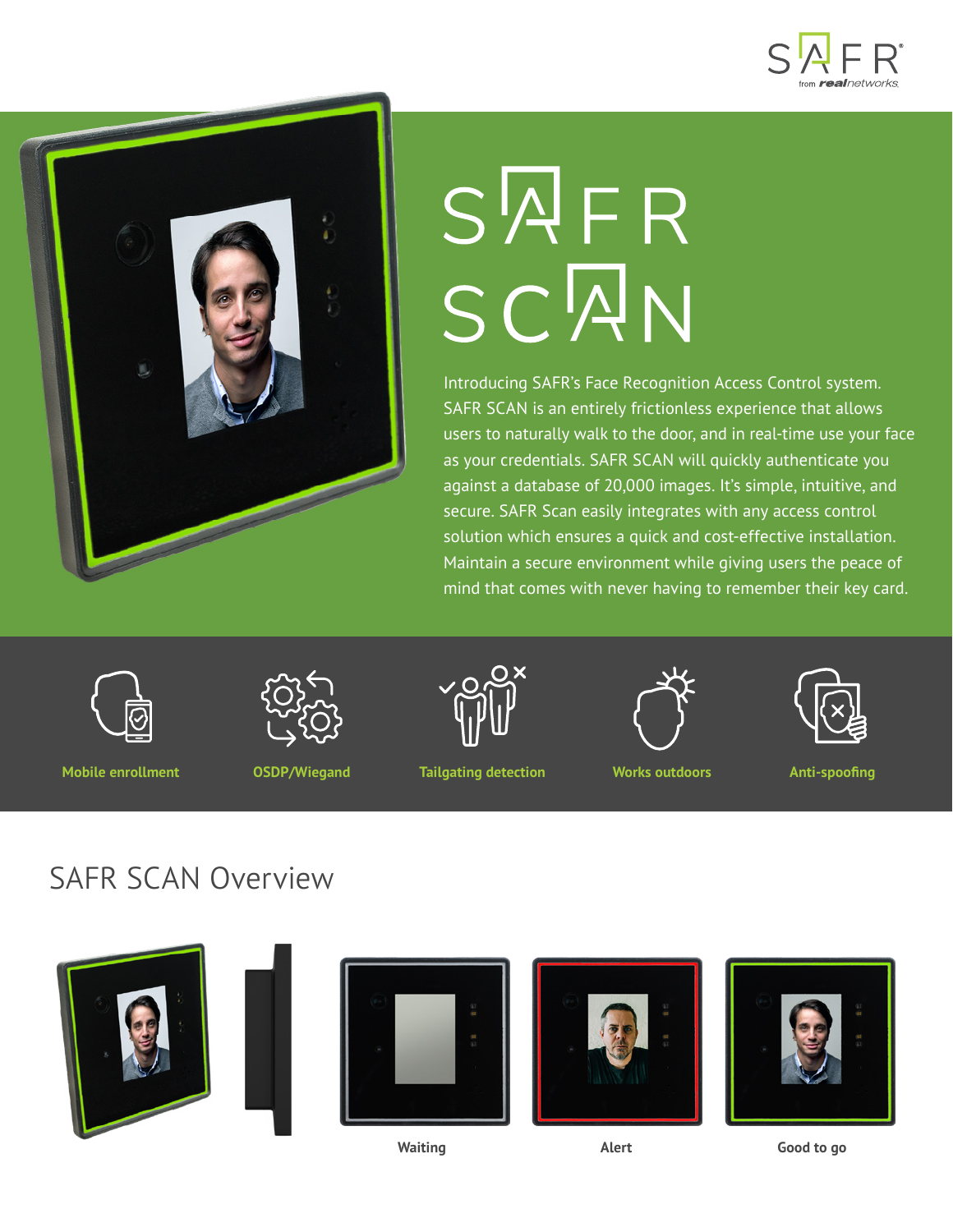### SAFR SCAN Key Features



- $\vee$  20,000 user capacity
- Can withstand extreme conditions
- $\blacktriangleright$  With Wiegand and OSDP, works with existing access control system
- $\blacktriangleright$  Edge solution for fast and accurate recognition
- $\blacktriangleright$  High throughput
- $\blacktriangleright$  Easy enrollment options
- Supports dual or single-factor authentication
- $\blacktriangleright$  Touchless access to doors
- $\blacktriangleright$  Works in extreme lighting conditions indoor/outdoor
- $\blacktriangleright$  Get real-time reporting and auditing
- $\blacktriangleright$  Grant/revoke access instantly
- Audio enabled
- $\blacktriangleright$  Reader management configuration software

#### Typical Wiring

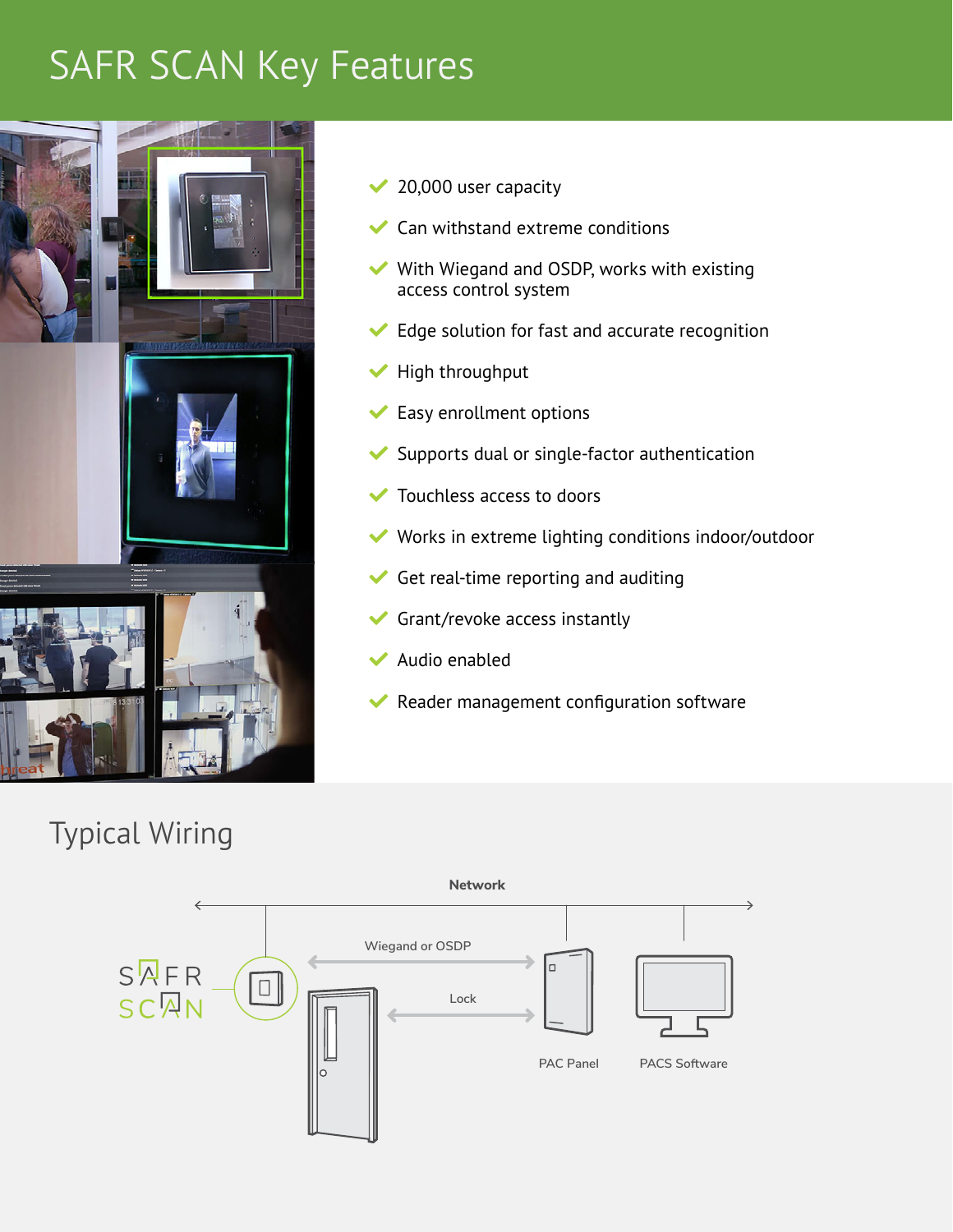# SAFR SCAN Specifications

| <b>Biometrics</b>  |                    |
|--------------------|--------------------|
| <b>FAR (1:1)</b>   | Up to 0.0001%      |
| <b>FAR (1:N)</b>   | Up to 0.0001%      |
| Per Device (1:1)   | Up to 20,000 Users |
| Per Device (1:N)   | 20,000 Users       |
| <b>Match Speed</b> | 3x per second      |
| <b>Throughput</b>  | 60 People per Min  |

| <b>General Electrical</b>  |                                                   |
|----------------------------|---------------------------------------------------|
| <b>Power Over Ethernet</b> | PoE IEEE 802.3af, class 3                         |
| Power                      | 12VDC @ 1.5A                                      |
| <b>Remote Wiring</b>       | POE, OSDP, Wiegand, I/O                           |
| <b>Wiring connections</b>  | OSDP In/Out, Wiegand In/Out,<br>TTL In/Out, Relay |

| <b>Compliance</b>                         |                                                 |
|-------------------------------------------|-------------------------------------------------|
| <b>Certifications/Directives</b>          | FCC, CE, ROHS                                   |
| <b>Electromagnetic</b><br><b>Immunity</b> | CE (pending)                                    |
| <b>Security</b>                           | IEC 62599-1, IEC62599-2                         |
| Safety                                    | UL 294, UL 62368-1 Ed. 3 (Outdoor)<br>(Pending) |
| Environmental                             | <b>IP65, IK08</b>                               |
| Electromagnetic<br><b>Emissions</b>       | <b>FCC</b>                                      |

| Communication                 |                                                         |
|-------------------------------|---------------------------------------------------------|
| <b>Transmission Protocols</b> | IPv4, IPv6, TCP/IP, UDP, DHCP                           |
| <b>Compression type</b>       | H.264, MJPEG, H.265                                     |
| <b>Network Encryption</b>     | TLS 1.2 encryption, 802.1x port based<br>authentication |
| <b>Video Outputs</b>          | <b>RTSP</b>                                             |
| <b>Administrators</b>         | Up to 10                                                |
| <b>Network</b>                | 10/100MB                                                |
| <b>Tamper</b>                 | Inertial measurement unit (IMU)<br>Accelerometer        |

| <b>Audio</b>     |                    |
|------------------|--------------------|
|                  |                    |
| <b>Speaker</b>   | 1.2W 86dB IP67     |
| Microphone       | Omnidirectional    |
| <b>Streaming</b> | 2-way, full duplex |
| Compression      | G.711, 8 kHz       |
| Protocol         | <b>SIP</b>         |

| <b>Mechanical</b>           |                                            |
|-----------------------------|--------------------------------------------|
| <b>Dimensions</b>           | $5.5" \times 5.5" \times 1.25"$            |
| <b>Display Dimensions</b>   | 3.5" color capacitive touch                |
| Color                       | <b>Black</b>                               |
| <b>Material</b>             | Aluminum, chemically strengthened<br>glass |
| Weight                      | 16 ounces                                  |
| <b>Light Source</b>         | IR and LED internal                        |
| <b>Operational Distance</b> | $0.2$ to $2M$                              |

| <b>Access Control Requirements</b>          |                                                                                                             |
|---------------------------------------------|-------------------------------------------------------------------------------------------------------------|
| Input/Output                                | 2 programmable I/O, Form C relay                                                                            |
| <b>Protocols</b>                            | Wiegand in/out, OSDP in/out                                                                                 |
| <b>RF</b> technology                        | NFC, ISO 14443, ISO 15693, Mifare,<br>DESfire, EV1, EV2, HID iClass, Elite,<br>SeOS, BLE, UWB, SFR-SC200-RF |
| <b>Card formats</b>                         | 26-bit, 34-Bit, 35-Bit, 37-Bit, Custom up<br>to 254 Bits                                                    |
| Supports unlock through:                    | (Face/ID card/Pin/)                                                                                         |
| <b>Supports authentication</b><br>with mask | Yes                                                                                                         |
| <b>Recommended Mounting</b><br>Height       | 46 to 58 inches                                                                                             |
| Liveness (anti-spoofing)                    | RGB, 3D structured light                                                                                    |
| OR Code                                     | 2 dimensional bar codes                                                                                     |

| Environmental         |                                |
|-----------------------|--------------------------------|
| <b>Operating Temp</b> | $-20C$ (-4F) to $+50C$ (+122F) |
| <b>Humidity</b>       | 0% to 90% (non condensing)     |
| <b>Storage Temp</b>   | $-40C$ (-40F) to $+60C$ (140F) |